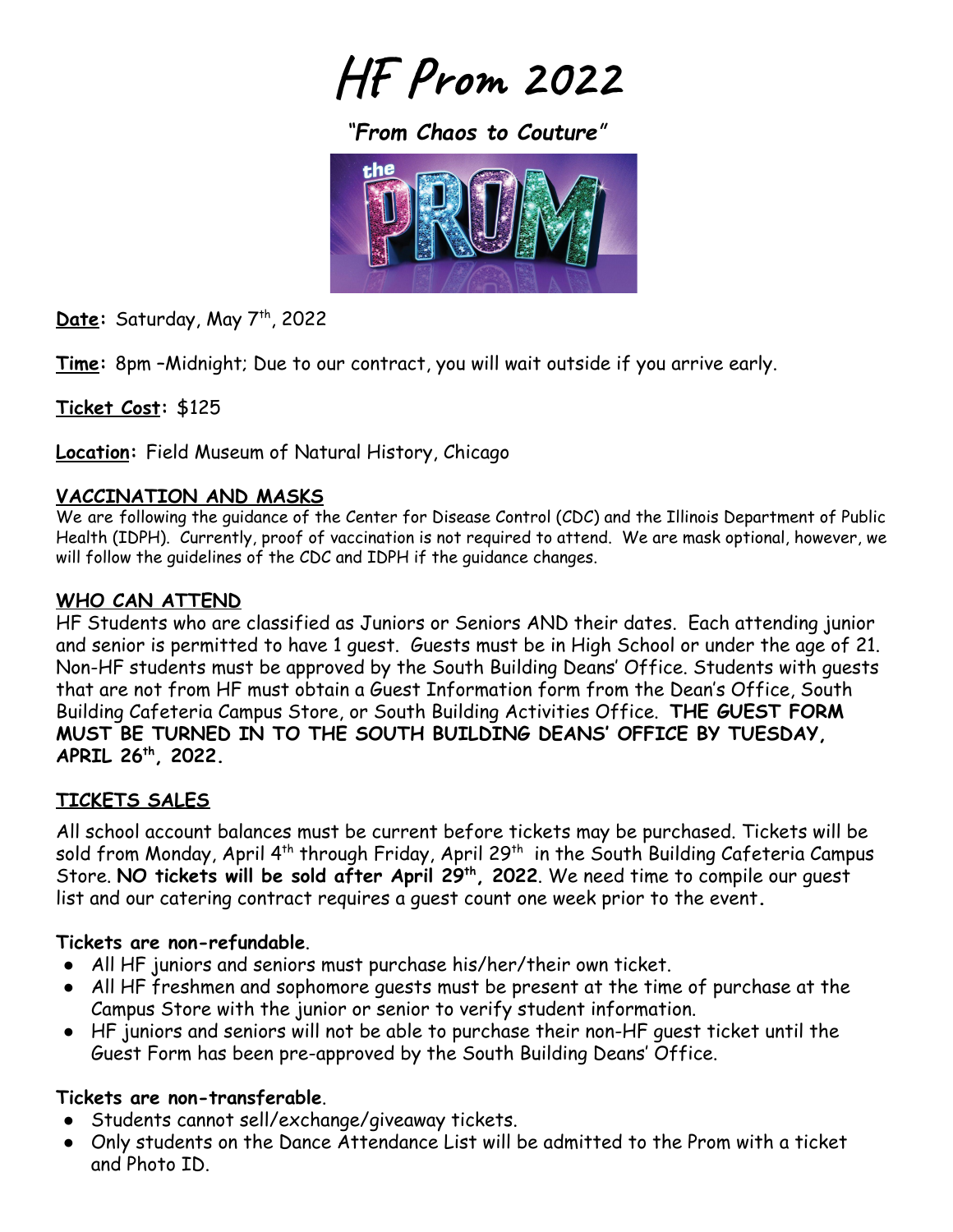# **VISUAL IMAGE PHOTOGRAPHY (VIP)**

Online ordering will be used. Photograph packages range from about \$15-\$50.

• An email with a direct link to their Prom Portrait will be sent to the parent email on file for any student who takes a Prom portrait. Guests can also search for and purchase an order online via the link: <https://www.vipis.com/group/1ccc922a/homewood-flossmoor-high-school>

- -Dance Tile for posed Prom Portraits
- -Special Events for Prom Candids
- All orders will be **direct delivery** to your home to reduce touch points.
- Questions about ordering pictures should be sent to support@vipis.com.

# **PROM GIFT**

This year, your prom gift will be a video montage of still and video moments from the evening. You will be able to download the video shortly after prom from the website <http://www.lelandjason.com/Customers/Homewood-Flossmoor>

If you would like professionally printed photographs from the website, you can purchase them directly from the photographer. Or, you can download the files and print your own pictures at home, CVS, Costco, Walgreens, etc.



Contact: Clubhouse Manager Flossmoor Country Club 1441 Western Avenue Flossmoor, IL 60422 (708) 798-4700 ext. 217 clubmanager@flossmoorcc.org

#### **Flossmoor Country Club is Unable to Host Prom Pictures**

Flossmoor Country Club has become a popular spot for students and families of Homewood-Flossmoor to meet and take photographs for prom. While Flossmoor Country Club (FCC) is proud to be a part of this amazing, growing community, it is decided that this year FCC will not be available for pictures for Homewood-Flossmoor High School's prom.

Flossmoor Country Club, located at 1441 Western Avenue, is a privately owned country club located in Flossmoor, IL. Due to the club's private nature and active banquets calendar, FCC cannot accommodate the large amount of students and families that wish to meet and take pictures prior to prom. This decision will extend to other high schools in the area, including Marian Catholic High School. Those that arrive, as well as other local prom dates, without membership or invitation to a private event will not be given access to the grounds or facility. This includes the club's parking lot and driveway entrance.

Prom groups have grown over the last decade, with elaborate prom send-offs becoming the recurring trend. Two years ago, the H-F prom groups seen at Flossmoor Country Club amounted to roughly 400 people total without reservation or membership. As a result of the larger prom groups, the club is no longer able to handle the capacity without disrupting the membership and private events' needs. The staff at Flossmoor Country Club wishes those attending prom this year a wonderful time, and understands the importance of this memorable tradition.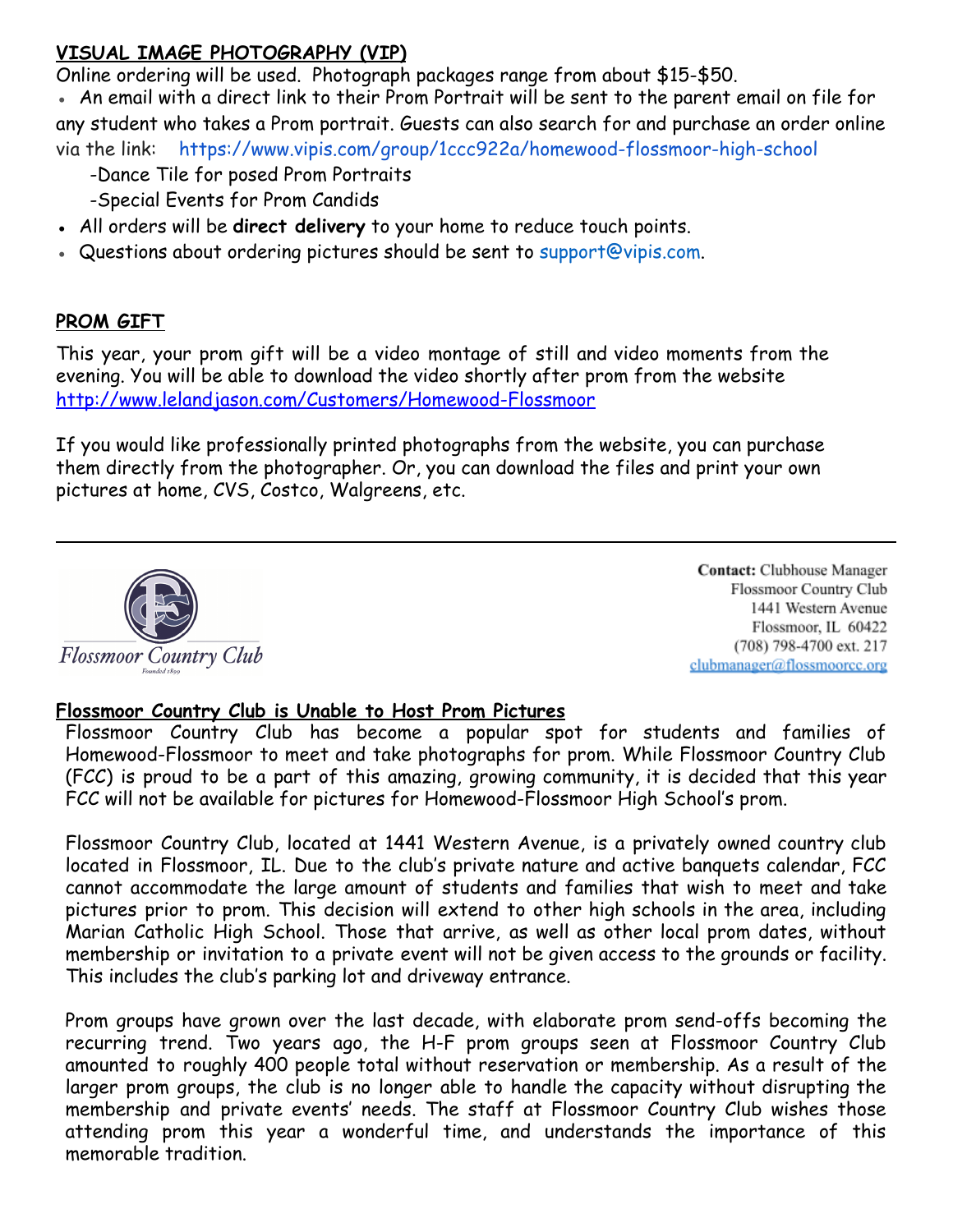# **CHECK-IN**

Students must arrive by 9pm, and once you leave, you cannot return. Students must enter Prom by 9pm. When you arrive at Prom, all attendees must show a photo ID. **All HF students must show their HF ID** at check-in. Students can present their virtual HF ID, which is accessible through the InfoDynamics app at **infos.hf233.org.**

.If your guest is not an H-F student, **they MUST present a current student ID, State Drivers License, or State Issued ID.** No student will be admitted to Prom after 9pm and the doors will be closed. The "Good Night Rule" applies, where if a student chooses to leave the venue during the evening, they will not be permitted to re-enter.

During the weekend of Prom, there will be several other events taking place around the Field Museum and Museum Campus, so please account for this by giving yourself additional time to park or to be dropped off.

## **DIRECTIONS FROM THE SOUTH SUBURBS**

These directions will take you to the North lot which is the lot that you can park in if you are driving.

**Starting Location:** Homewood Flossmoor High School, 999 Kedzie Ave., Flossmoor, IL 60422 **Ending Location:** The Field Museum, 1400 S Lake Shore Dr., Chicago, IL 60605

- 1) Start out going NORTH on KEDZIE AVE toward VIKING DR.
- 2) Turn LEFT onto W 159TH ST/US-6.
- 3) Merge onto I-57 N toward CHICAGO.
- 4) Merge onto I-94 W/DAN RYAN EXPY W via the exit on the LEFT toward CHICAGO LOOP.
- 5) Keep LEFT to take I-94 EXPRESS LN W/DAN RYAN EXPRESS LN W toward PERSHING RD.
- 6) Take EXIT 53C toward I-55 N/STEVENSON EXPY/LAKE SHORE DR/22ND ST.
- 7) Merge onto I-55 N/STEVENSON EXPY N toward LAKE SHORE DR.
- 8) Merge onto S LAKE SHORE DR/US-41 N via the exit on the LEFT.
- 9) Turn RIGHT onto E MCFETRIDGE DR.
- 10) 1400 S LAKE SHORE DR.

# **PARKING**

If you are driving, you can park in the **Soldier Field Parking Garage in the North Garage**, which is directly south of the Field Museum. The parking fee is a flat \$30.00 (subject to change and is beyond our control), and you can pay by credit card or with cash when you exit the parking garage.

## **CONTAIN YOUR STUFF**

We offer a station to secure your personal belongings for \$1 during Prom. Students can store their purses, cameras, cell phones, wallets, or keys in individualized containers for the duration of the event. Shoes will not be accepted. This station is monitored by HF chaperones at all times during Prom.

## **EMERGENCY CONTACT DURING PROM**

If an emergency arises requiring you to contact your student during Prom, email the name of the student, their Student ID number, and the name of their guest to **Ms. Gail Smith (gsmith@hf233.org) or Mrs. Courtney Alexander (calexander@hf233.org)** so we can get you in contact with your student. Please note that this is **FOR EMERGENCIES ONLY.** Please use a cell phone for non-emergency personal messages to your student.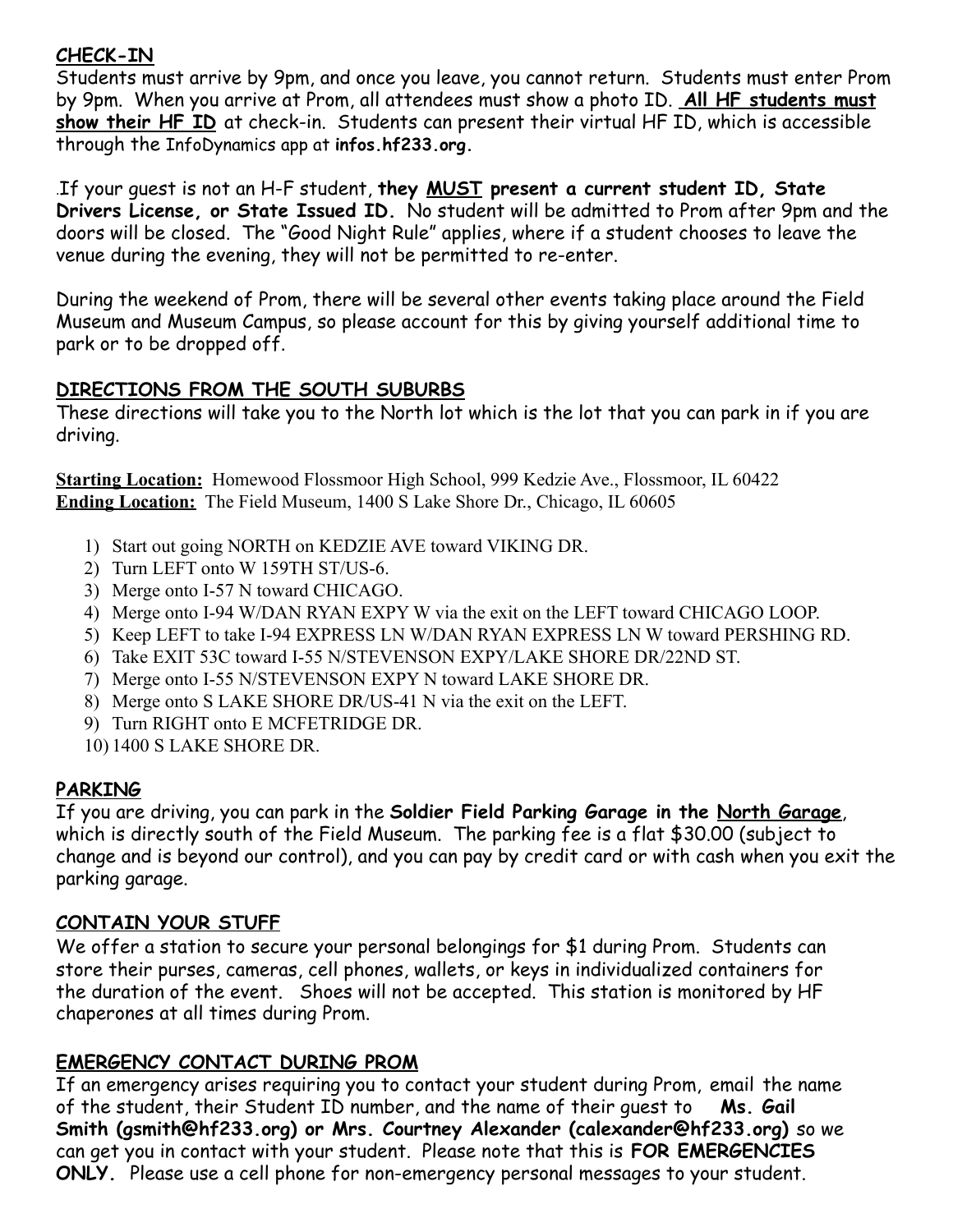### **EXPECTATIONS**

- Smoking and smoking devices are not permitted on campus or at any school sponsored event.
- No one is permitted into the event that is under the influence of drugs or alcohol. Possession and/or distribution are also prohibited.
- Searches of individuals will be conducted if there is reasonable suspicion that he/she has alcohol or drugs in possession.
- If it has been determined by the Deans that an individual has abused or is in the possession of alcohol/drugs, appropriate actions will be taken.
- No back packs or bags permitted.
- Civility towards staff, students, and other guests is expected.

## **DRESS CODE**

- The length of the dress and all slits should not be any higher than the mid-thigh.
- The neckline should not plunge below the breast and the sides of the breasts need to be covered.
- Back exposure is permitted as long as the dress does not plummet below the hip line
- Tuxedo, suit, pantsuit, sport coat and dress pants, dress shirt, and tie (optional)
- Pants may not be worn below the hip line.
- Keep it classy and appropriate.
- If there are any doubts, feel free to bring a picture of your outfit to the Deans' Office prior to the event to receive pre-approval.
- Guests are to adhere to the H-F Dress Code guidelines. Please be advised that inappropriate dress will be dealt with by the Deans.

#### **Those with inappropriate attire, as decided upon by the Deans or Chaperones, may be excused from the dance without a refund.**

| <b>DESSERT BUFFET</b> (Individually Packaged) | <b>BEVERAGES</b>            |
|-----------------------------------------------|-----------------------------|
| Apple Pie Slice                               | <b>Assorted Soft Drinks</b> |
| Oreo Cheesecake Slice                         | <b>Cranberry Juice</b>      |
| Key Lime Tart                                 | Orange Juice                |
| <b>Red Velvet Cupcake</b>                     | La Croix Mineral Water      |
| Chocolate Flourless Cake (Gluten Free)        | La Croix Bottled Water      |